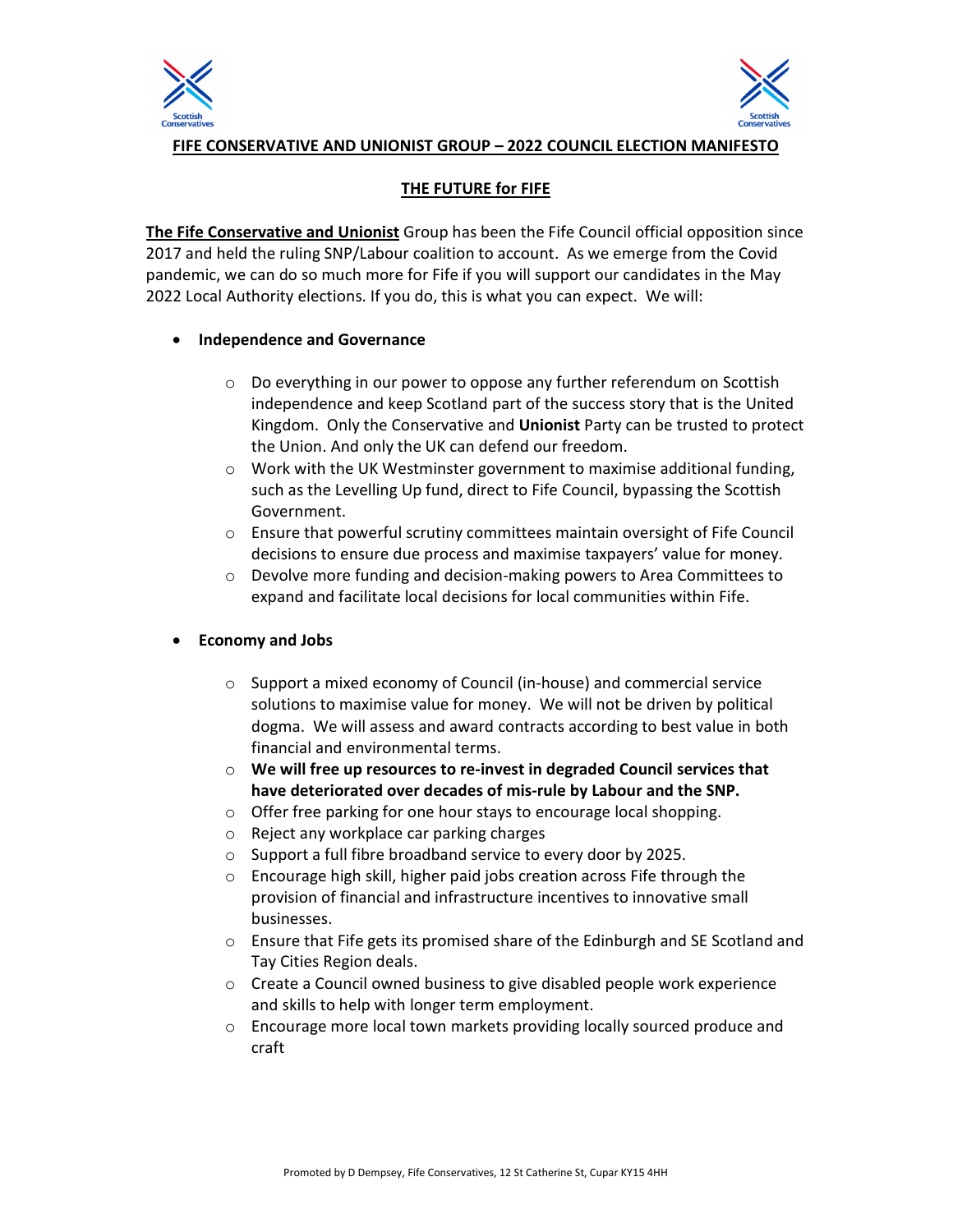



## **Health and Social Care**

- o Pressure the Scottish Government to properly fund Fife's Health and Social Care system.
- $\circ$  Seek improved access to GP's and a better booking system for Surgeries using internet as well as telephone
- $\circ$  Increase the hourly rate for Care at Home workers to £12 per hour and stop the "rationing" of home care packages in Fife due to lack of carers.
- $\circ$  Pay for this, partly, by reducing bed blocking in acute care hospitals, and through the expansion and increased efficiency of in house, private and 3d sector care providers, allowing everyone who can, to be cared for in their own homes or homely setting.
- $\circ$  Oppose the SNP's plan to nationalise the care system and ensure that local democratic accountability for this critical service is maintained.
- o Protect and ensure investment in Community Hospitals to guarantee an effective Out of Hours service to local residents.
	- All communities should be within 40 minutes travel to Out of Hours care 24/7/365.
- $\circ$  Encourage and incentivise the private sector to build more care homes, to the appropriate standard, where they are most needed such as in Dunfermline and Glenrothes.

### **Environment**

- o Support and prioritise environmentally sound practices across all Fife Council services and policy. The Climate emergency has to be addressed at local, as well as national, levels and we will ensure that Fife Council plays its part.
- o Create and expand Active Travel routes to link homes, work and shopping across Fife.
- o Ensure that every community has free and easy access to recycle centres.
	- Fund and build a new Recycle Centre for Cupar and reverse the cut from 7 to 2 days opening imposed by the SNP/Labour coalition.
	- Ensure that large bins at Recycling Points are emptied when full
	- Remove restrictions on trailers from domestic users.
- o Increase the number of Community Wardens to bear down on fly tipping, dog fouling and other anti-social behaviour
- o Introduce smaller waste bins for houses and flats which do not require normal large bins – to cut down on street bin clutter.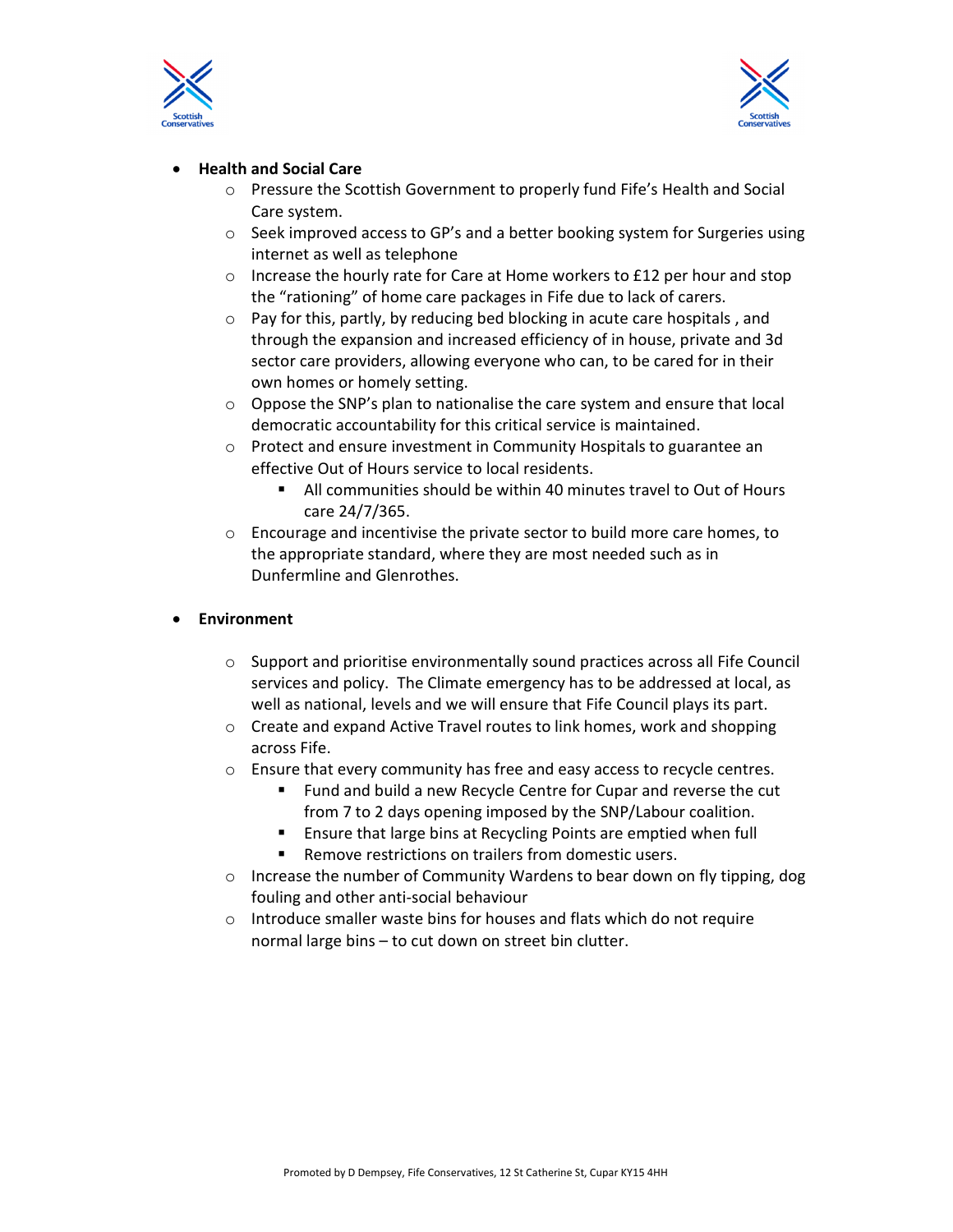



# **Education and Children's' Services**

- o The Conservative group successfully led the way to scrap SNSA for Primary One pupils in Fife, campaigned over the past five years to end the inequity in Primary One deferrals and most recently, successfully demanded a halt to the Scottish Government's inappropriate "sex survey" for schools.
- o We will build on these successes to ensure that all young people in Fife, irrespective of their background, are able to realise their full potential. We will
- o
- o Guarantee at least one STEM qualified teacher in every primary school
- o Ensure that all children leave Primary education able to read and write
- o Improve education for young people with additional support needs by increasing the number of pupil support assistants in schools, investing resource into diagnosis and education pathways. Improve services and support for those on the Autistic Spectrum.
- o Create One Stop Shops for those on the Autistic Spectrum and their carers in key locations around Fife.
- o Strengthen child mental health services as we emerge from the Covid pandemic.
- $\circ$  Refuse to allow the Scottish Government's child survey to be used in Fife. Questions relating to sexual experience are not acceptable and ill conceived.
- o Maintain the current leadership structure in our schools. Primary schools need their own Head Teachers.
- o Build a tutoring service in Fife to support young people who have lost so much time in education over the past two years
- o Ensure that from P5-S6 all pupils have access to digital technology to develop virtual learning in the event of any future school closures and also to allow improved connectivity across schools, thus allowing for wider subject choice options
- o Expand capital investment into new schools, including in Glenrothes and Kirkcaldy

#### **Roads and Transport**

- o Bring road surfaces in Fife up to acceptable standards by 2024 by additional funding and better use of commercial contractors
- o Deliver a Fife wide charging infrastructure for electric vehicles by 2026
- $\circ$  Reduce speed limits in appropriate built up areas to make the roads safer and cut emissions.
- $\circ$  Innovate to provide better public transport for urban and rural communities
- o Develop more Park and Ride facilities
- $\circ$  Encourage the provision of additional Parent & Child parking spaces